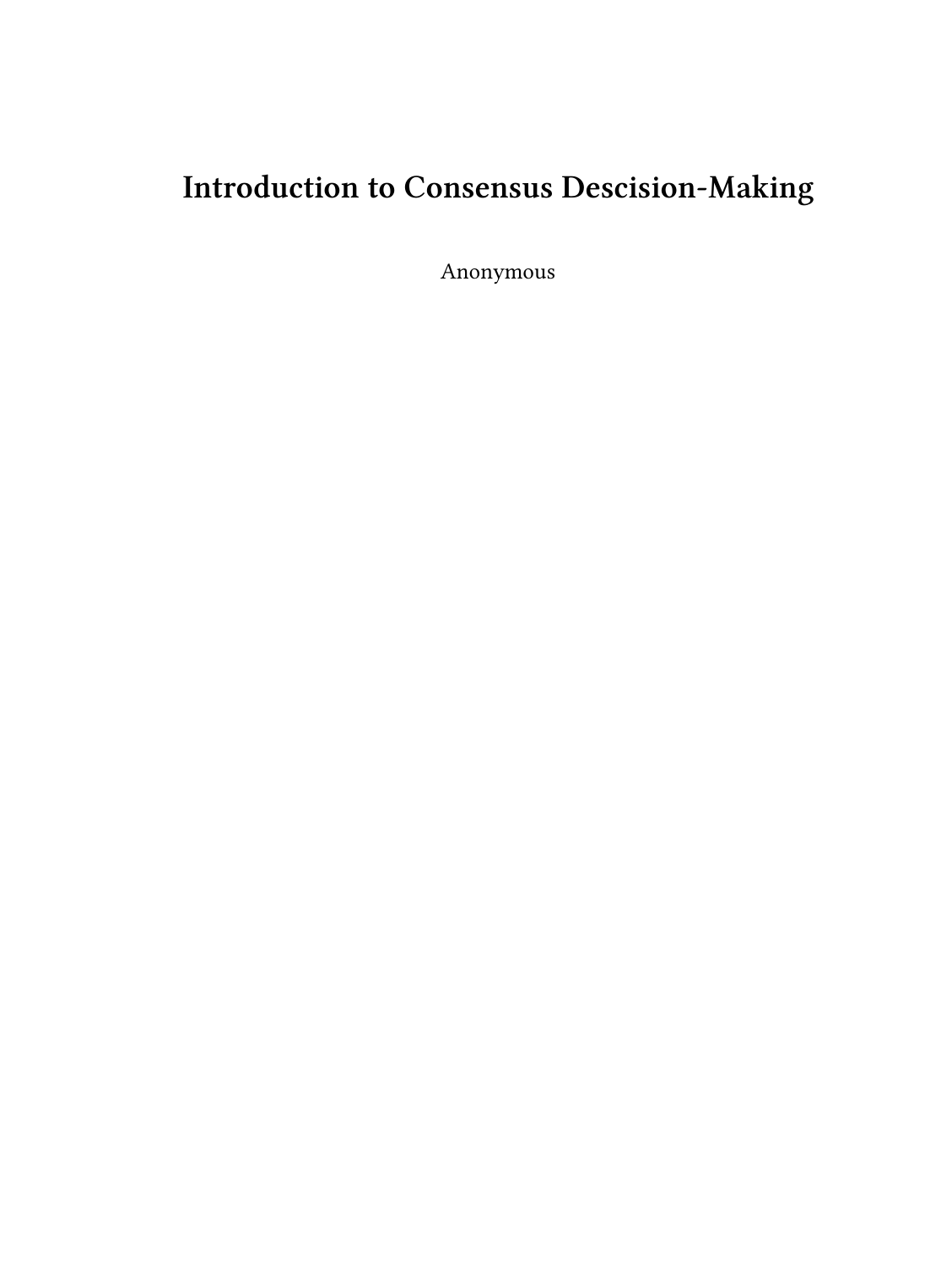## **Contents**

| Roles within a consensus based group (names from Starhawk) $\ldots \ldots \ldots \ldots$ |  |  |  |  |  |  |  |  |  |  |  |  |  |  |  |  |
|------------------------------------------------------------------------------------------|--|--|--|--|--|--|--|--|--|--|--|--|--|--|--|--|
|                                                                                          |  |  |  |  |  |  |  |  |  |  |  |  |  |  |  |  |
|                                                                                          |  |  |  |  |  |  |  |  |  |  |  |  |  |  |  |  |
|                                                                                          |  |  |  |  |  |  |  |  |  |  |  |  |  |  |  |  |
|                                                                                          |  |  |  |  |  |  |  |  |  |  |  |  |  |  |  |  |
|                                                                                          |  |  |  |  |  |  |  |  |  |  |  |  |  |  |  |  |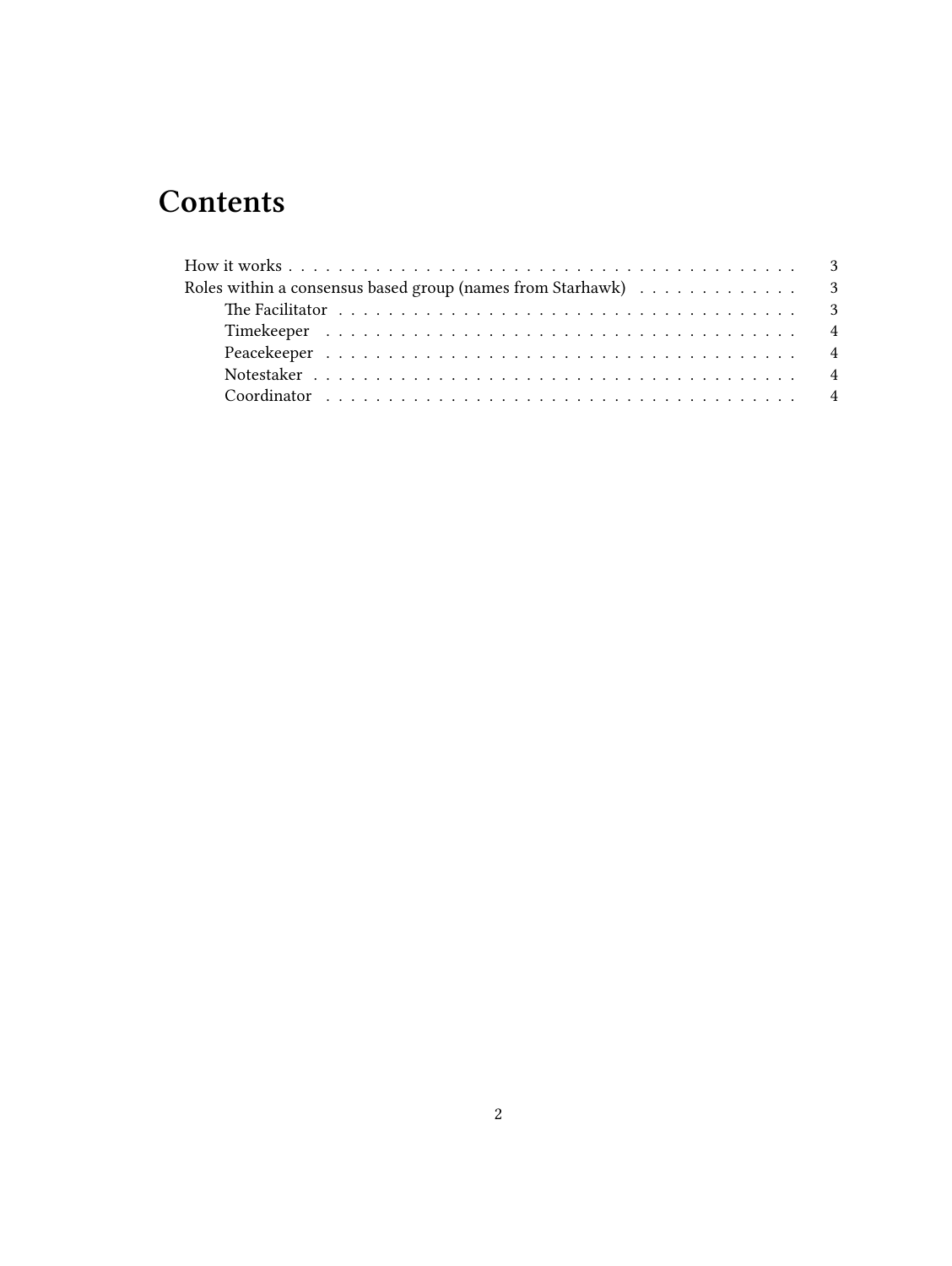This was developed by the Quakers originally, but similar principles have been used since pre-history.

"Their natural way of doing it [reaching a decision] is to discuss it at length, … until public opinion has settled overwhelmingly in one direction"

Obviously, this doesn't work so well with large groups. But as I pointed out earlier, large groups tend to fragment.

Consensus is **not** the same as voting. Nor does it mean unanimity. Groups sometimes think they are using consensus but revert to voting when they can't all agree.

When we vote, we are still using dualism — here is one choice, or another. The choice we will make is the one of the majority. Thus the majority wields power over the minority.

The ethics of integrity however, give no-one the right to wield power over another. With consensus, the story is different.

Consensus is based on the principle that every voice is worth hearing, every concern is justified. If a proposal makes a few people, even one person, deeply unhappy — then there is a valid reason for that unhappiness, and if we ignore it, we are likely to make a mistake.

Instead of spending energy trying to convert people to agree to something they don't want, we drop either or both alternatives and look for a new solution, one that satisfies everyones concerns. The universe is not either/or choices, it is "rich with infinite possibilities"

#### <span id="page-2-0"></span>**How it works**

The consensus usually works with a facilitator, who is agreed by the group at the start of the meeting.

One person puts forward a proposal. The facilitator makes sure everyone gets a chance to put forward concerns, or speak for it. Negative reactions are not expressed as hard/fast positions. Instead of saying "I am categorically against it", you say "I am concerned about it, because…" Voicing concerns allows the proposal to be modified to meet those proposals.

If a person feels their concerns cannot be met, and the group is enthusiastic, they can "stand aside", and simply not participate in that part of the group.

If they have **strong** objections to a proposal that affects them, they can *block* the proposal. Blocks are used rarely and carefully. But the block gives each individual ultimate power to influence decisions that affect her/him. If someone feels strongly enough about something to block it, they are probably aware of factors the group should consider more carefully.

Consensus takes time. Its also fails to work well in large groups, simply because there isn't time to hear everyone. It also can't deal with dualist questions imposed from outside the community.

### <span id="page-2-1"></span>**Roles within a consensus based group (names from Starhawk)**

#### <span id="page-2-2"></span>**The Facilitator**

The facilitator observes the content of talk in a meeting. They keep the meeting focused and moving. Commonly people will drift off the subject under discussion and begin talking about something else. The facilitator reminds them what the subject is, and if necessary arranges for later discussion of new issues raised.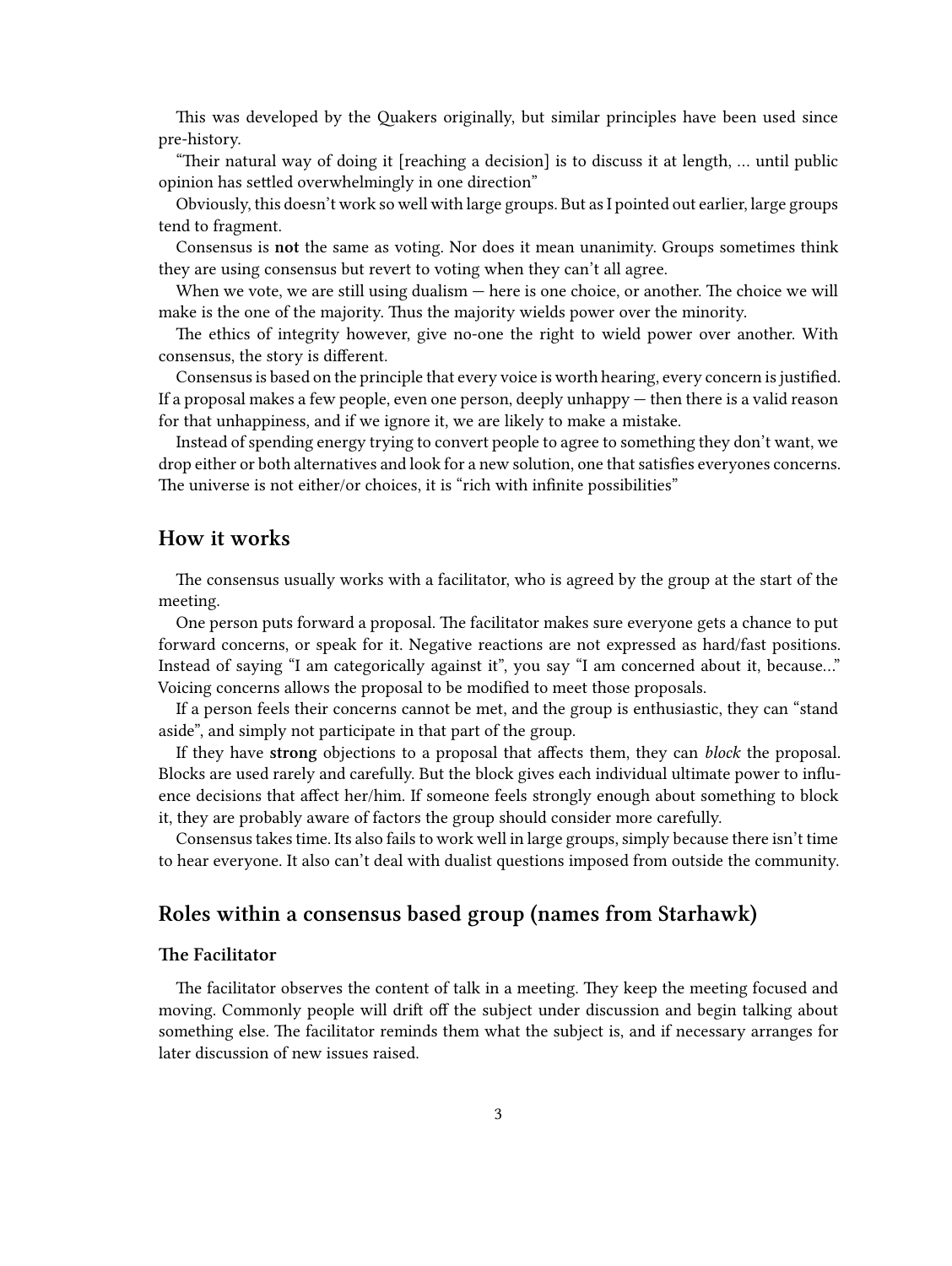From time to time the facilitator may summarize what has been said so far, and what has been decided as relevant.

The facilitator calls on people to speak. It is their job to ensure that everyone has the chance to state their concerns.

The facilitator should be neutral on the subject being discussed. If they hold strong views, another facilitator can be chosen for that topic.

#### <span id="page-3-0"></span>**Timekeeper**

The timekeepers job, when time is limited, is to ensure that people remain aware of how much time is passing discussing each item.

#### <span id="page-3-1"></span>**Peacekeeper**

Peacekeepers function not only during meetings, but whenever the group is active. Their role is to keep order and prevent crises. They defuse potential violence from outside the group or within it.

#### <span id="page-3-2"></span>**Notestaker**

The notestaker takes notes and ensures that they are presented to the group for checking. "This should be the person who monopolizes the conversation most"

#### <span id="page-3-3"></span>**Coordinator**

Coordinators act as a switchboard — they keep track of what is being done, who is doing it and what needs to be done. "It is a marvelous opportunity to make mistakes and learn to take criticism." Coordinators should switch roles often.